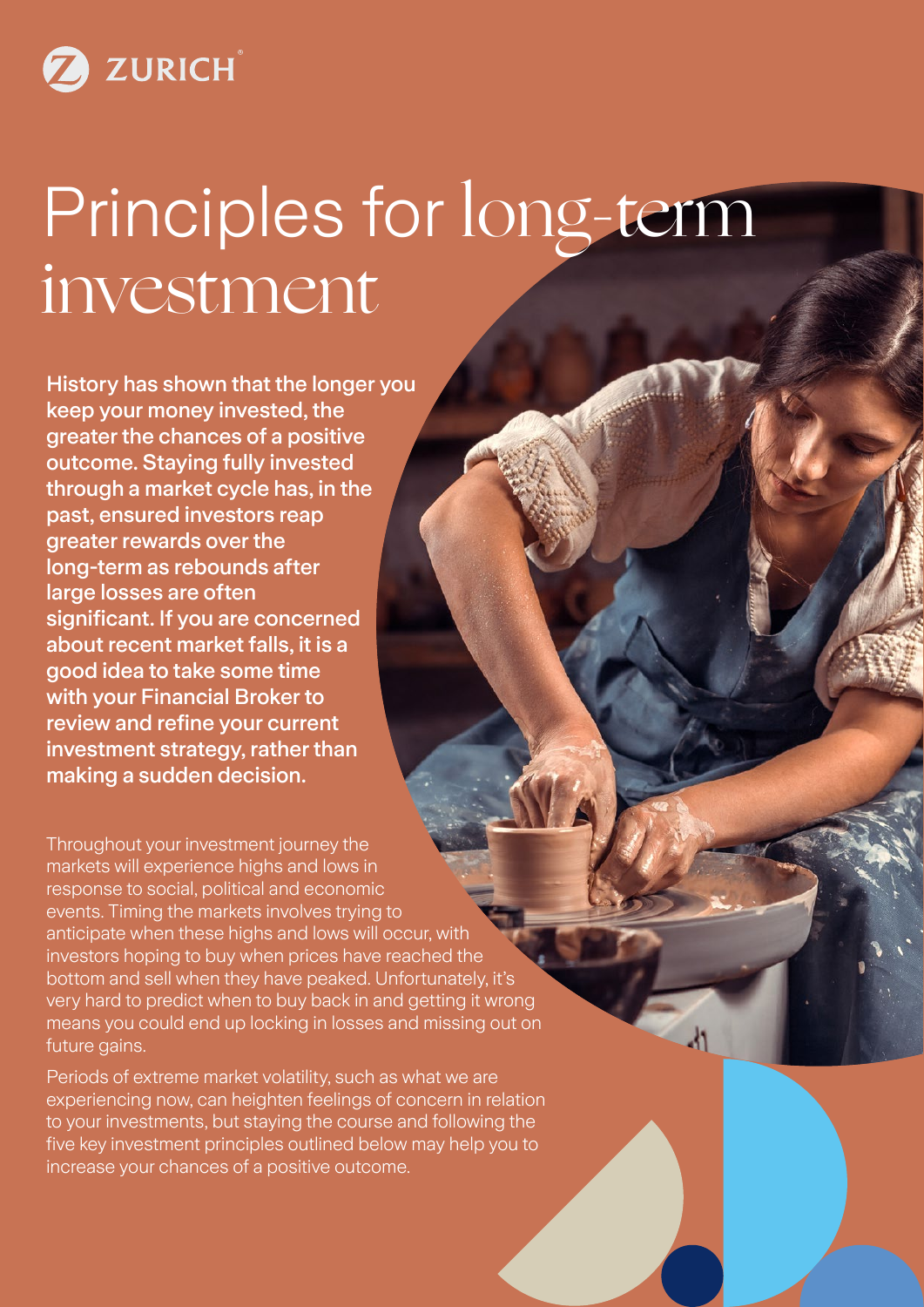## 1. Stay disciplined

Although it may be uncomfortable at times, staying the course and sticking to your strategic financial plan could better serve you in achieving your long-term financial goals.

- By missing just the best 10 days in the market from 2003 to 2017, your investment returns would have been 48% lower.
- Half of the top 10% of days for market gains historically have happened in Bear Markets so switching your funds after they fall could lead to you missing these upswings.

## 2. Volatility is part of investing

Markets rise and fall daily, weekly, monthly – it is part of the natural cycle of investing. But historically, each significant market downturn has been followed by an eventual upswing.

- In the U.S., Monday March 23rd 2020 saw the third-best one-day gain for equities since 1945 for the S&P 500, after the two-day rebounds that followed the Black Monday Crash of 1987, and the Lehman Brothers bankruptcy in 2008.
- Despite the infamous 'Black Monday' of 1987, it was still a positive year for equities.
- Despite the last Bull Market being one of the longest on record, we still saw double digit falls in 8 of the 11 years.
- Since 1980, European equities have finished the year in positive territory on 31 of 40 years, yet in each of those years, the market suffered an average intra-year decline of 15.2%.

#### 3. Keeping your money in cash is not the long-term answer

While markets have recovered somewhat from their lows, they are still in a period of significant volatility and further market falls are still possible. However, monetary and fiscal measures have emerged and there are a range of other potential responses available.

- Cash returns remain at record lows.
- Equities tend to recover strongly after large falls.
- Bear Markets tend to be shorter than Bull Markets.

### 4. Over the long-term, holding money in riskier assets is rewarded

Short-term market movements are often the result of changes in valuation and sentiment – how investors feel about the stock market. This is in contrast to long-term market movements, which are the result of changes to companies' fundamental worth.

- In any ten year period the odds of equities posting positive returns is 96%.
- In any ten year period multi-asset funds have never made a loss.
- In any twenty year period equities have never made a loss.

## 5. Diversify, Diversify, Diversify

A basic tenet of investing is diversification. Diversification means spreading risk by mixing a range of asset classes within your portfolio. A well-diversified portfolio might include equities, bonds, alternatives, property, and cash and helps smooth the return over the long run. The Prisma Fund Range from Zurich is a multi-asset fund range which invests in a fully diversified range of global asset classes. Zurich Investments employ strategic and tactical asset allocation strategies and strive to deliver outperformance in the same manner and within the same controlled process as we have done for over 30 years.

- While there is no such thing as a 100% risk-free investment, diversification can mitigate the inherent risk of investing, helping you to reach your long-term financial goals.
- Multi-asset funds tend to be less volatile than equities.